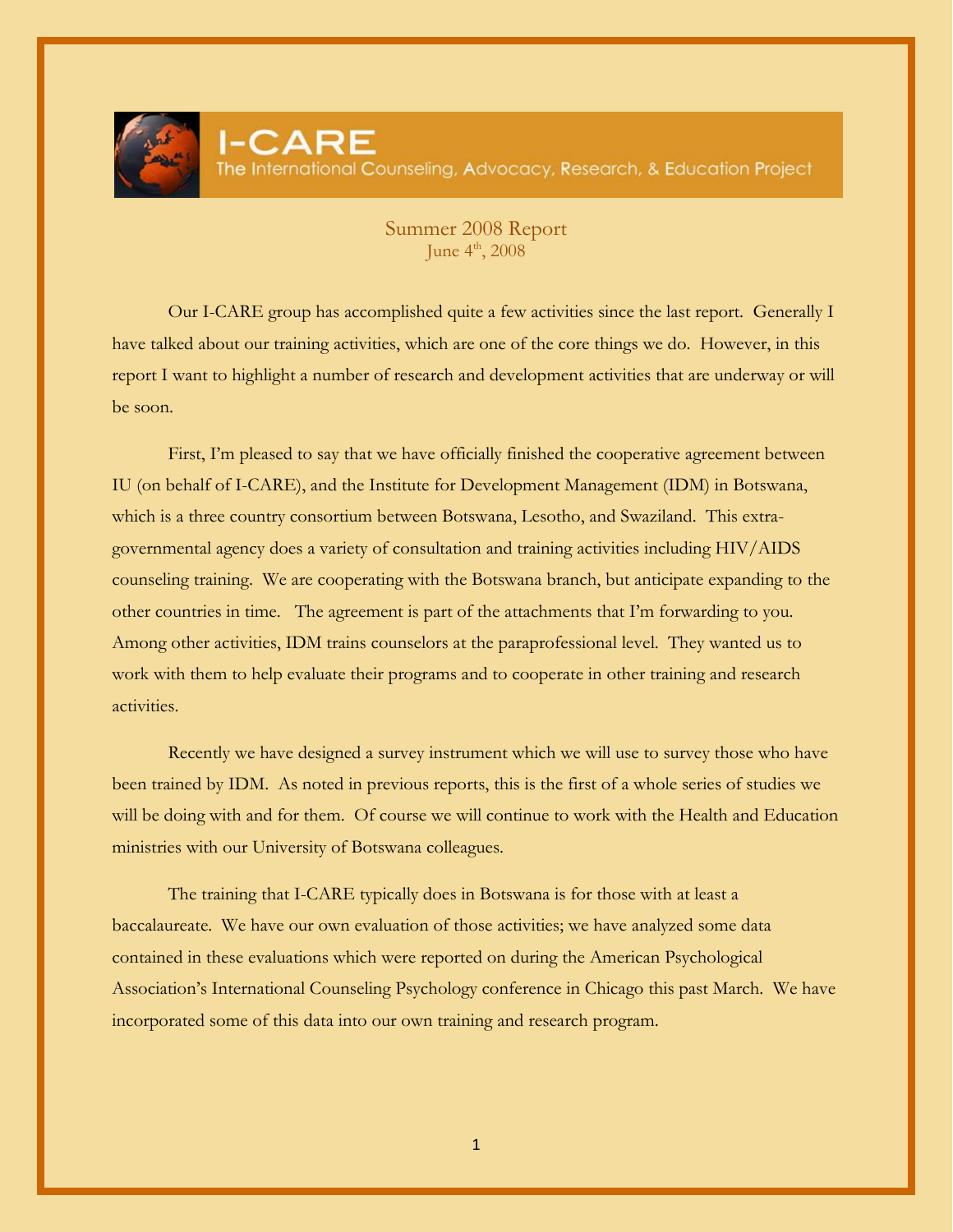It's important for you to know that that while we are entering more into research activities, what we learn translates into a better understanding of the situation and improved services to those in need. That's the unique perspective that university folks can provide in addition to training.

The winter report noted that Dawn Smith, who is a Public Health student on our research team, was completing an internship in Botswana at IDM. As part of Dawn's internship, she provided critical information to the I-CARE project so that we could collaboratively design a questionnaire to collect a great deal of information from those who have trained at the paraprofessional level to be HIV/AIDS counselors working throughout Botswana, as noted above. A copy of the survey instrument is also included. We now have to go through formal Human Subjects approval both here and in Botswana. That's a cumbersome process and will take a little bit of time, but we hope to be able to implement the survey soon.

Dawn did a number of other activities that relate to public health and I-CARE that relate to Botswana. The work plan that she submitted before going to Botswana is one of our attachments. Our colleagues there were extremely complimentary of Dawn's work. We of course are also very pleased with the results of her activities.

IDM would like us to follow her work up with another student in the near future, and we are planning to do that once we have the financial wherewithal.

Another very important development for us is that our I-CARE colleague, Professor Amy Nitza (a former student now a professor at our IU Fort Wayne campus), has been given a 10 month Fulbright award for next year. She will travel to Botswana in July, and her work plan is included as an attachment to this email. We are delighted that she will work with the HIV/AIDS Center on the University of Botswana campus. As you will see from the proposed work plan, she will be heavily involved in research and development activities. They were very happy to get someone with counseling and training background as well as research and development skills. Their Center has not really been able to get off the ground in terms of research activities. The rest of us on the I-CARE team will of course be supporting Amy as she develops a viable research program for the Center. The long-term benefits are obvious. Amy will also be further developing our workshop model while at the university.

2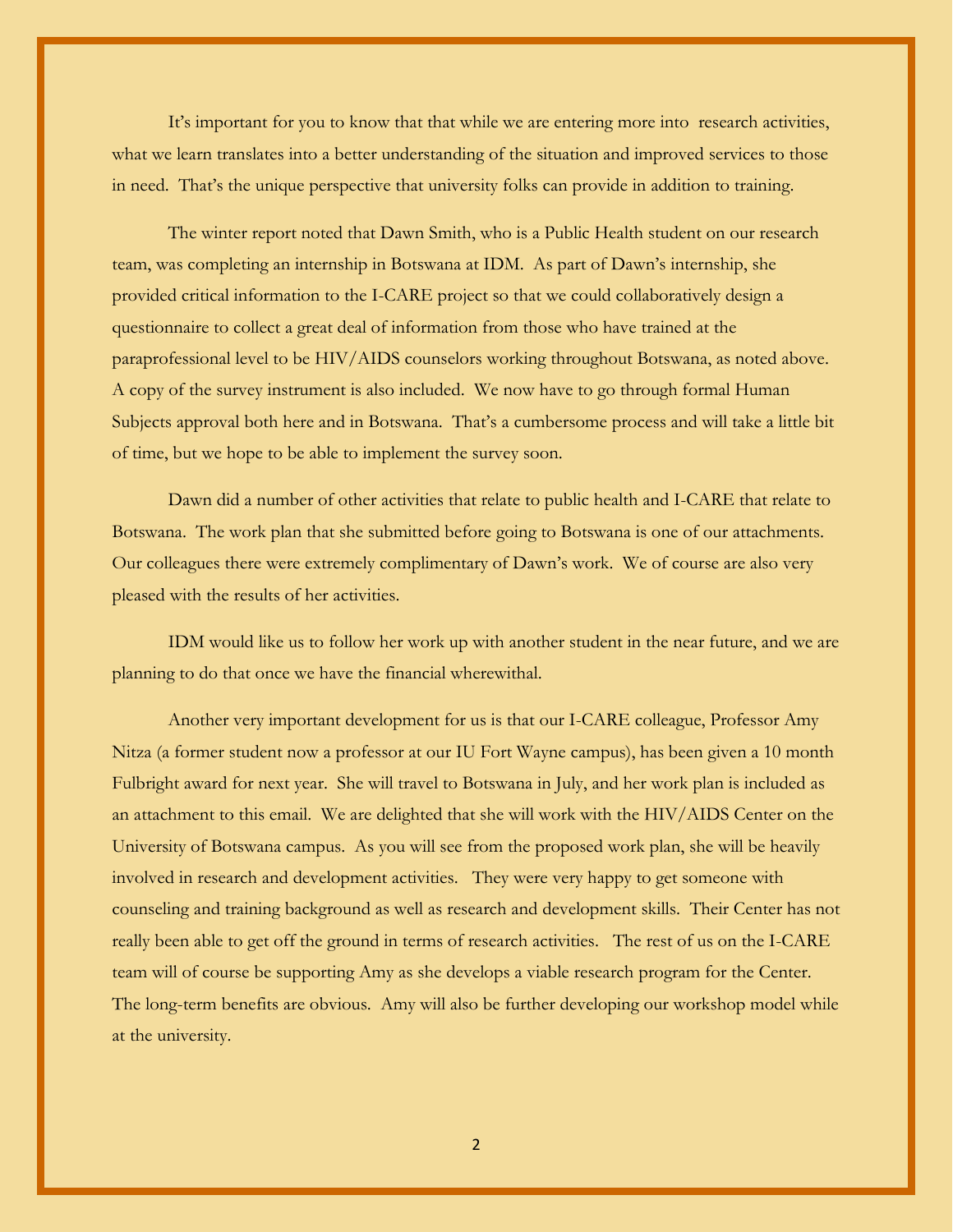Professor Michael Reece and I have decided to minimize our Kenya training activities until we can be assured that violence will not again break out. Recent research and development activities in Kenya will be discussed below. Sadly, as the situation it is so volatile there, we do not want to put ourselves and our students' lives at risk by traveling there. I'm very sad about that, because I had hoped that we could begin providing trauma counseling and reconciliation workshops by now.

I should add that one of our two Kenyan I-CARE members, Naanyu Yebei, will be returning to the country permanently this summer. She and her husband Philemon are the ones who we help with the orphanages in Kenya. Philemon will remain in Bloomington to complete his doctorate. Naanyu is completing the writing of her manuscript for her dissertation on stigma; she feels compelled to go back to her homeland despite the dangers. I admire her and understand what she's doing, but confess that I'm very concerned about her safety. We will maintain close contact with Naanyu in Kenya.

The fact that we are not traveling to Kenya this summer does not mean that much activity has not already taken place there. Professor Michael Reece, our Public Health colleague, has been as busy as ever. Under his overall direction, faculty and students have continued to disseminate findings from the first comprehensive study of mental health among individuals living with HIV in Kenya. Three papers have recently published or will be published soon; reprints or copies of any of these are available upon request. Additional work focuses on analyzing findings from a large focus group study (16 focus groups with 146 men and women) that took place in four distinct geographic regions of western Kenya to understand how to better engage men in the care that is necessary to support the health of the wife and child when an HIV+ woman becomes pregnant. Some of these findings will be presented in papers at the American Public Health Association in October 2008.

Professor Lisa Lopez Levers has returned recently from an extended stay in Botswana where she worked with other colleagues to first research the situation in the country, and then develop an action plan for addressing the needs of disabled children. This was the charge given by the Botswana President's Office to the Ministry of Health. Her project's final report has been submitted and is being considered by officials in the Ministry of Health. As you will recall, Lisa is a specialist in childhood trauma.

I hope that you are as pleased as those of us in I-CARE with the progress that we've been able to make. Without a large amount of material resources we have been willing to provide our